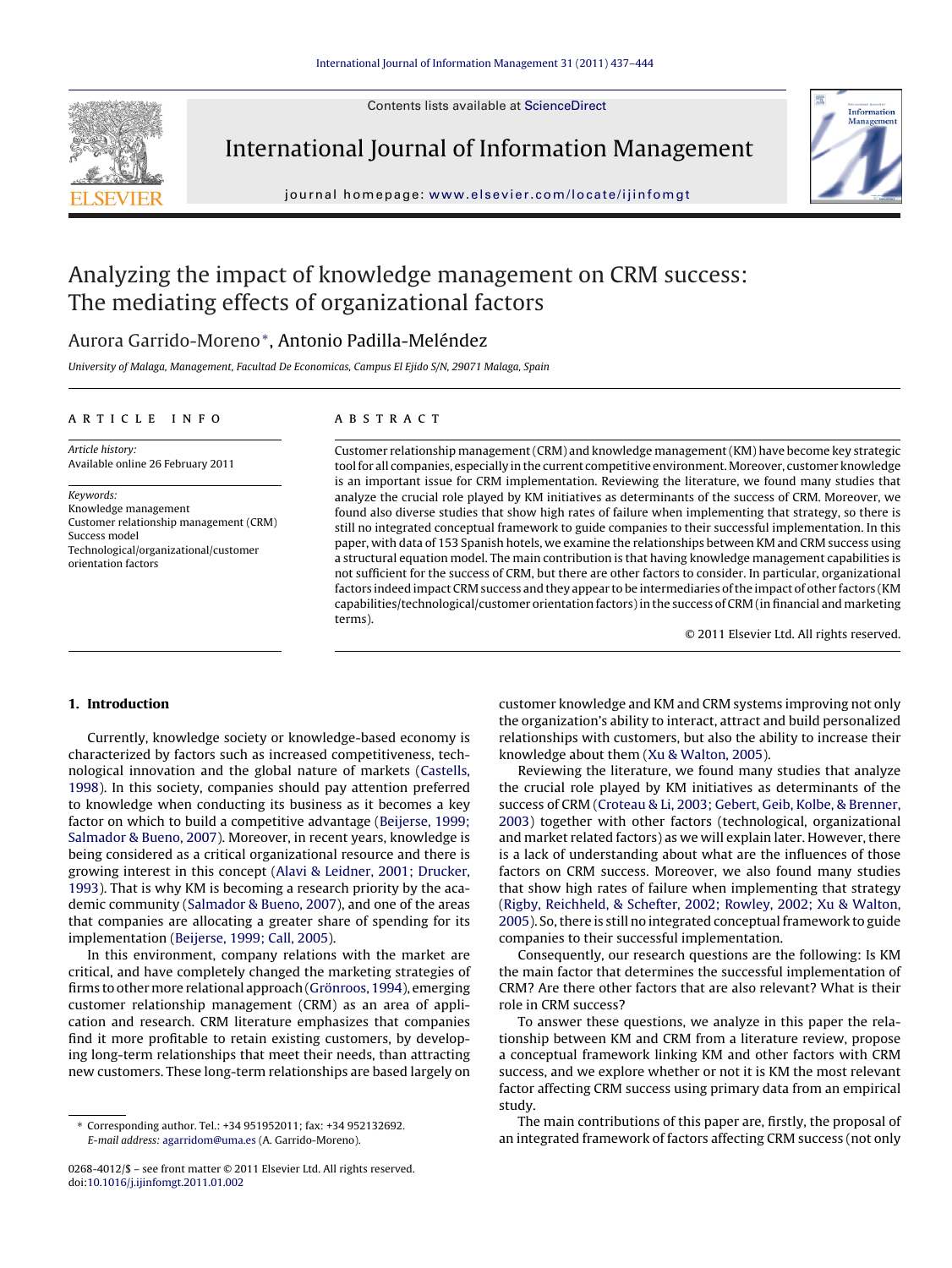KM but also technological, organizational and market related factors). Secondly, the paper provides some empirical evidence about the mediating role of the organizational factors in the influence of other considered factors on CRM success (considering both financial and marketing results).

#### **2. Theoretical background**

#### 2.1. CRM overview

Despite the recent birth of CRM, which stands in the nineties, since then it has become a key tool for business management[\(Ngai,](#page--1-0) [2005\).](#page--1-0) Similarly, research on CRM has increased significantly over the past few years [\(Romano](#page--1-0) [&](#page--1-0) [Fjermestad,](#page--1-0) [2003\),](#page--1-0) but there are still research needs in different areas: search for a definition or a generally accepted conceptual framework, analysis of its key dimensions, study of CRM impact on business results, barriers to its successful implementation, development of valid and reliable scales to study the degree of implementation and success and rigorous empirical studies on the subject([Colgate](#page--1-0) [&](#page--1-0) [Danaher,](#page--1-0) [2000;](#page--1-0) [Parvatiyar](#page--1-0) [&](#page--1-0) [Sheth,](#page--1-0) [2001;](#page--1-0) [Sin,](#page--1-0) [Tse,](#page--1-0) [&](#page--1-0) [Yim,](#page--1-0) [2005\).](#page--1-0)

After reviewing the literature on the concept of CRM (i.e., [Paas](#page--1-0) [&](#page--1-0) [Kuijlen,](#page--1-0) [2001;](#page--1-0) [Parvatiyar](#page--1-0) [&](#page--1-0) [Sheth,](#page--1-0) [2001;](#page--1-0) [Plakoyiannaki](#page--1-0) [&](#page--1-0) [Tzokas,](#page--1-0) [2002\),](#page--1-0) we can say that there is not yet a consensus about a clear conceptual framework of the concept of CRM [\(Zablah,](#page--1-0) [Bellenger,](#page--1-0) [&](#page--1-0) [Johnston,](#page--1-0) [2004\).](#page--1-0) We summarize the concept of CRM, from the literature review, as follows: CRM is a business strategy that aims to establish and develop value-creating relationships with customers based on knowledge. Using IT as an enabler, CRM requires a redesign of the organization and its processes to orient them to the customer, so that by personalizing its products and services, the firm can optimally satisfy customer needs and thereby generate long-term, mutually beneficial, loyalty relationships.

At the theoretical level CRM clearly offers numerous advantages, but a large number of studies indicate a high failure rate in the implementation of this type of strategy ([Xu](#page--1-0) [&](#page--1-0) [Walton,](#page--1-0) [2005\).](#page--1-0) When examining the various causes of these negative results, several authors [\(Rigby](#page--1-0) et [al.,](#page--1-0) [2002;](#page--1-0) [Starkey](#page--1-0) [&](#page--1-0) [Woodcock,](#page--1-0) [2002\)](#page--1-0) suggest that one of the main causes of failure is not integrating CRM into the firm's overall strategy, in other words, considering CRM as an exclusively technological tool and not assuming the various organizational and cultural changes it entails. Additionally, [Sin](#page--1-0) et [al.](#page--1-0) [\(2005\)](#page--1-0) argue that there is no integrative conceptual framework that translates the CRM concept into specific organizational activities and guides firms in how to implement the strategy successfully.

In view of the high failure rate in CRM implementation, and of the need to improve understanding of why some initiatives are successful while others are not ([Roh,](#page--1-0) [Ahn,](#page--1-0) [&](#page--1-0) [Han,](#page--1-0) [2005\),](#page--1-0) there is a need for an explanatory model for CRM success based on knowledge, including the main variables that determine successful implementation of the strategy.

#### 2.2. CRM and KM

In recent years, companies have integrated their CRM and KM efforts because they realize that KM plays a key role in CRM success [\(Dous,](#page--1-0) [Kolbe,](#page--1-0) [Salomann,](#page--1-0) [&](#page--1-0) [Brenner,](#page--1-0) [2005\).](#page--1-0) Identifying the high value customer is a sophisticated knowledge task, as is determining the range of profiles among current customers. Technology can assist but KM puts the information processing power of technology to effective use. Collaborating with customers requires a strong grasp of tacit knowledge exchange, and anticipating or predicting new customer needs can be delivered competently using statistical methods with technology, but can only be done excellently

when the dimension of tacit knowledge exchange and collaboration are also deployed [\(Lambe,](#page--1-0) [2008\).](#page--1-0) Therefore, CRM processes are based on large amounts of knowledge [\(Bueren,](#page--1-0) [Schierholz,](#page--1-0) [Kolbe,](#page--1-0) [&](#page--1-0) [Brenner,](#page--1-0) [2005\).](#page--1-0)

CRM is about managing customer knowledge to better understand and serve them ([Beijerse,](#page--1-0) [1999\).](#page--1-0) CRM is definitely related to the discipline of KM, thus, the existence of sufficient and continually updated customer knowledge is critical for an effective CRM system [\(Stefanou,](#page--1-0) [Sarmaniotis,](#page--1-0) [&](#page--1-0) [Stafyla,](#page--1-0) [2003\).](#page--1-0) Given the important role being played by KM systems in the current customer-centric business environment, there is a lack of a simple and overall framework to integrate the traditional CRM functionalities with the management and application of the customer-related knowledge ([Beijerse,](#page--1-0) [1999\).](#page--1-0)

Additionally, as [Zablah](#page--1-0) et [al.](#page--1-0) [\(2004\),](#page--1-0) we see KM as the main sub process of CRM because, to manage CRM effectively, companies must develop capabilities related to customer KM processes. Since these capacities are difficult to imitate, they can become a source of competitive advantage ([Shi](#page--1-0) [&](#page--1-0) [Yip,](#page--1-0) [2007\).](#page--1-0) From a resource-based perspective ([Penrose,](#page--1-0) [1959;](#page--1-0) [Wernerfelt,](#page--1-0) [1984\),](#page--1-0) customer knowledge will be a valuable and rare asset for businesses, which will allow them to respond quickly to customer needs and adapt to changing markets [\(Shi](#page--1-0) [&](#page--1-0) [Yip,](#page--1-0) [2007\).](#page--1-0) Whereas the search for competitive advantage becomes the key factor of current strategic management, we should note that to collect information about customers in the context of a relationship, and offer those customers a superior value proposition based on this knowledge, will be a key advantage, hard to imitate.

At this point, it is interesting to note, that, unlike data or information, knowledge is embedded in people and not in IT ([Davenport](#page--1-0) [&](#page--1-0) [Prusak,](#page--1-0) [1998\).](#page--1-0) The way people capture, share and interpret knowledge accumulated in organizational repositories is very important in operational and strategic business activities aiming at retaining competitive advantage ([Stefanou](#page--1-0) et [al.,](#page--1-0) [2003\).](#page--1-0) In this sense, [Swan,](#page--1-0) [Newell,](#page--1-0) [and](#page--1-0) [Robertson](#page--1-0) [\(2000\)](#page--1-0) found issues of people management, rather than IT development, pose central KM constraints. They assert there has been an over-emphasis on IT management in KM literature and that KM requires a skilful blend of people, business processes and IT.

To sum up, the relationship of the discipline of CRM with technological capabilities and KM is being recognized as an important research field at present that warrants further research [\(Dous](#page--1-0) et [al.,](#page--1-0) [2005;](#page--1-0) [Romano](#page--1-0) [&](#page--1-0) [Fjermestad,](#page--1-0) [2003\).](#page--1-0) Moreover, several authors believe that while previously the majority of CRM research focused on technological aspects, the critical role of KM is beginning to be recognized in research ([Lambe,](#page--1-0) [2008;](#page--1-0) [Shi](#page--1-0) [&](#page--1-0) [Yip,](#page--1-0) [2007\).](#page--1-0) Consequently, we can say that the relationship between CRM and KM is an important issue in Management research [\(Campbell,](#page--1-0) [2003;](#page--1-0) [Shi](#page--1-0) [&](#page--1-0) [Yip,](#page--1-0) [2007;](#page--1-0) [Stefanou](#page--1-0) et [al.,](#page--1-0) [2003\).](#page--1-0) Such is the synergy potential of both concepts that have emerged theoretical models from the integration of both concepts: the models of customer KM (CKM models) [\(Gebert](#page--1-0) et [al.,](#page--1-0) [2003;](#page--1-0) [Morgan,](#page--1-0) [2007;](#page--1-0) [Tiwana,](#page--1-0) [2001\).](#page--1-0)

#### 2.3. Factors affecting CRM success

Based on an extensive literature review on the topic, a success model for CRM implementation was developed, considering KM as main success factor and other four factors mentioned in the literature: organizational factors, technology, customer orientation and CRM experience. These factors can have direct or indirect effects on CRM success. A direct effect is considered a direct impact of the factor in the CRM success. An indirect effect is considered an impact in the CRM success not directly but through other factors. From the literature review is unknown whether the considered factors have a direct or indirect effect on CRM success. Consequently, and similarly to other previous studies ([Chen](#page--1-0) [&](#page--1-0) [Ching,](#page--1-0) [2004;](#page--1-0) [Eid,](#page--1-0) [2007;](#page--1-0) [Roh](#page--1-0)